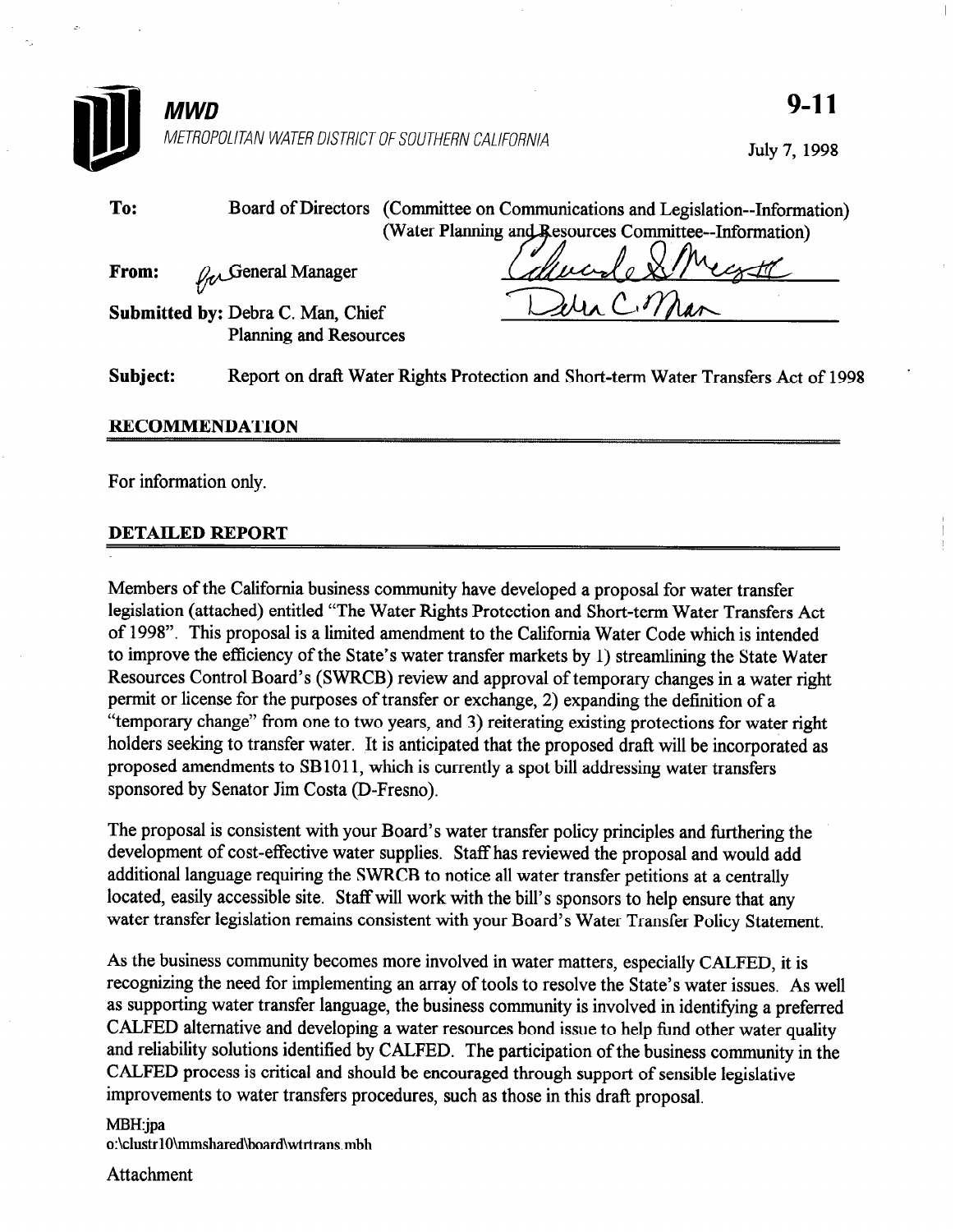# THE WATER RIGHTS PROTECTION AYD SHORT-TERM WATER TRANSFER ACT OF 1998

Propascd Amendments to Water Code Division 2, Part 2

June 26, 1998 5:00 PM

## Chaptct 10.5, Article 1

Section 1725: Existing Code included for information and clarification. No changes proposed.

A permittee or licensee may temporarily change the point of diversion, place of use, or purpose of use due to a transfer or exchange of water or water rights if the transfer would only involve the amount of water that would have been consumptively used or stored by the permittee or licensee in the absence of the proposed temporary change, would not injure any legal user of the water, and would not unreasonably affect fish, wildlife, or other instream beneficial uses. For purpose of this article, "consumptively used" means the amount of water which has been consumed through use by evapotranspiration, has percolated underground, or has been otherwise removed from use in the downstream water supply as a result of direcr diversion.

Section 1726: Delete existing language and replace with:

All petitions for temporary change of water rights shall be filed by the water right holder. If the proposed temporary change is for the bcncfit of a contractor or user supplied directly or indirectly by the water right holder, the water right holder may authorize the contractor or user to participate as co-petitioner. The water right holder shall notify the Board in the petition of all copetitioners

3. -. Petition. A water right holder who proposes a temporary change shall submit to the Board a petition to change the terms of rhe permit. license, or decreed right as required to accomplish the proposed temporary change. The petition shall include proof that the transferor has the legal right to use the water proposed to be transferred throughout the term of the proposed temporary change. The petition also shall include a written explanation of the changes in water storage, timing and point of diversion, place and purpose of use, timing and point of return flow, and water quality or insrream flows that are likely to occur as a result of the proposed temporary change.

The petition shall be accompanied by a copy of the water transfer or water exchange agreement. The petitioner may omit the financial terms of the agreement from its submission to the Board.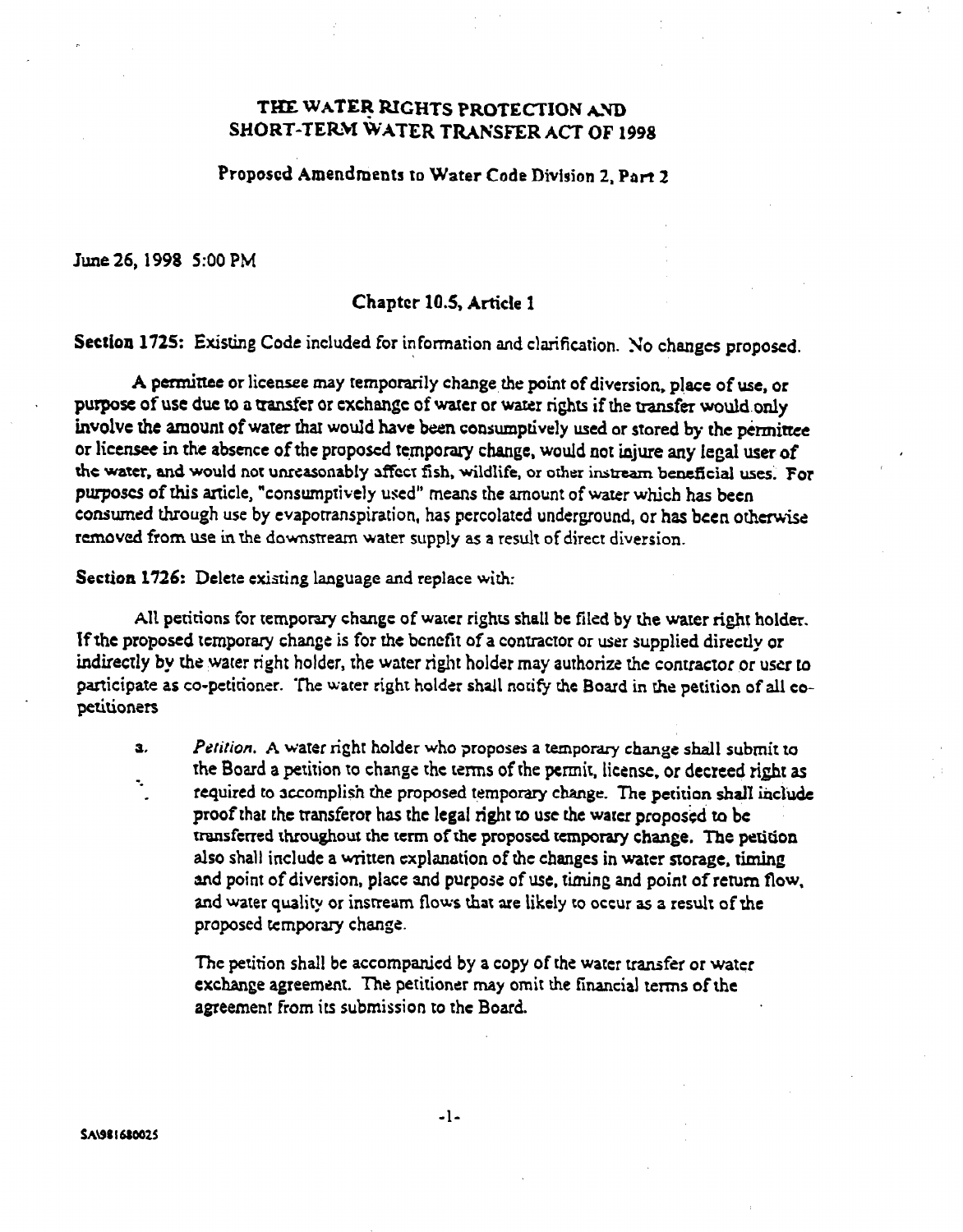The petitioner shall provide copies of the petition and accompanying documents to the California Department of Fish and Game, the Supervisors of the county or counties in which the petitioner currently stores or uses the water subject to the petition. and the Supervisors of the county or counties IO which the water is proposed to be transferred or exchanged.

- b. Notice. Within ten days of submission of the petition to the Board, the petitioner shall cause to be published in at least one newspaper of general circulation in the county or counties in which the petitioner currently stores or uses the water subject to the petition a notice of the petition and a brief description of the terms of the proposed tcmporaty change. The Baard may impose other reasonable notice requirements on the petitioner.
- $c_{\cdot}$ Investigution. Within ten days of receipt of the petition, the Board shall begin an investigation of the proposed temporary change. The Board shall determine whether the petitioner has a valid water right to use the water included in the petition throughout tic term of the proposed temporary change. The Board also shall evaluate the changes in water storage, timing and point of diversion, place and purpose of use, timing and point of return flow, and water quality or instream flows that would be likely to occur as a result of the proposed temporary change.
- d. Protesrs. Water users that may be affected by tic proposed temporary change and orher inrerested panics may file written protests with the Boatd. Protests shall be filed no later than thirry days after publication of the notice required by subsection (b). Copies of the protest and supporting documentation shall be served on the petitioner, the California Department of Fish and Game, the Board of Supervisors of the county or counrics dckibed in subsection (a), and the proposed transferee.
- e. -- Decision. The Board shall render a decision on the petition, without a hearing, no later than thirty days after commencement of the investigation. For good cause, the Board may extend this rime period for no more than twenty days. The petitioner may stipulate to an extension of time for decision or a hearing if necessary for the Board to make the finding s required by Section: 1727.

The Board shall render its decision in accordance with the substantive standards set forth in section 1727 The Board shall explain its decision in writing and shall serve copies of the decision on the petitioner, the Department of Fish and Game, the Board of Supervisors of the county or counties described in subsection (a), the proposed transferce, and any party who has filed a written protest.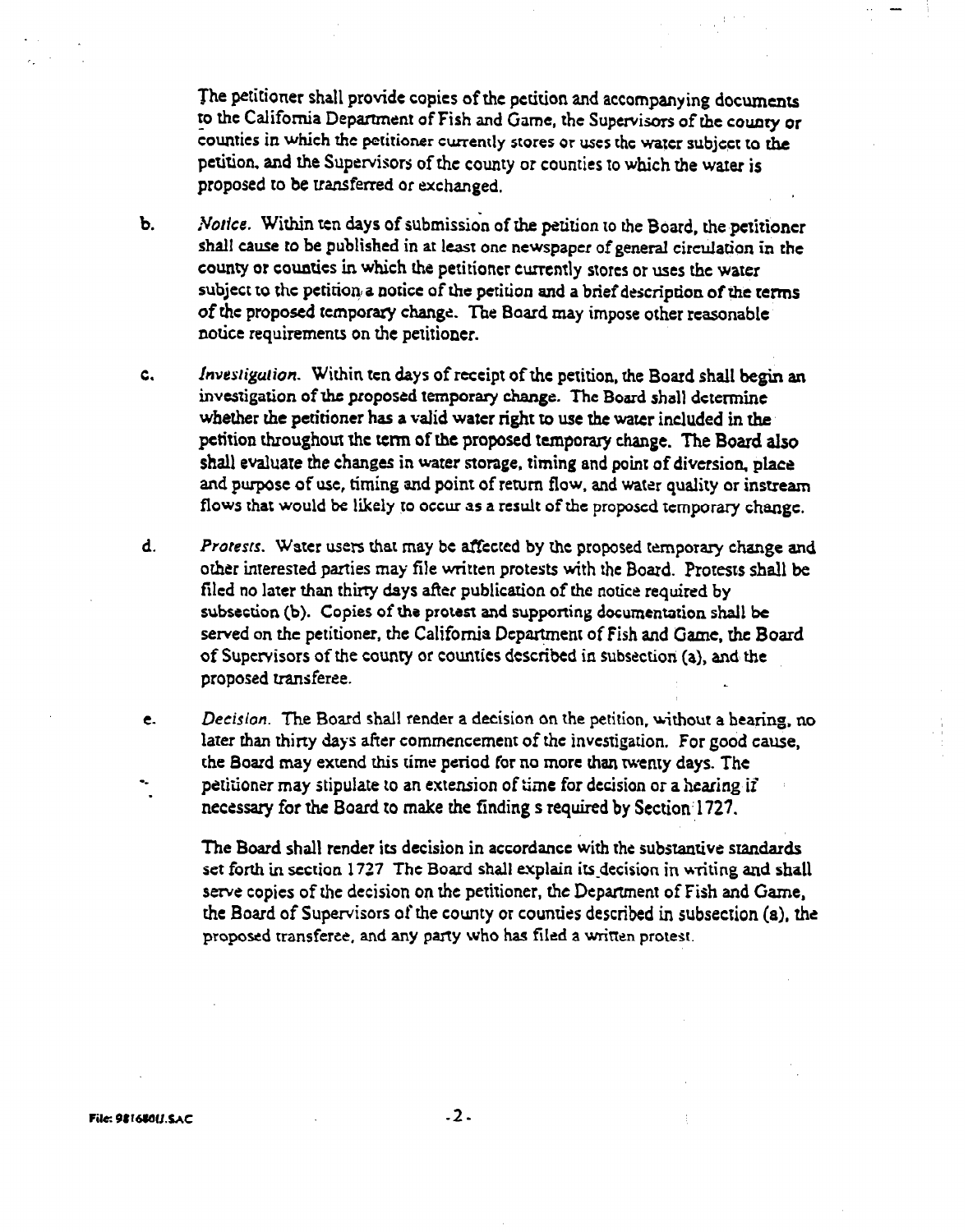Section 1727: Delete existing language and replace with:

The State Water Resources Control Board shall review petitions for temporary changes of water rights according to the standards set forth in this section.

General Standards. The Board shall grant the petition if it concludes that:

(1) the proposed temporary change would not injure any legal user of the water, during any potential hydrologic condition, through resulting significant changes in water quantity, water quality, timing of diversion or use, consumptive use of the water, or reduction in return flows; and

(2) the proposed temporary change would not unreasonably affect fsh, wildlife, or other instream beneficial uses.

- b. Standard of Proof. The standard of proof under subsection (a) shall be by a preponderance of the evidence.
- c. Burden of Proof. . The petitioner shall have the burden of establishing that the proposed temporary change would comply with the standards set forth in subsection (a). The establishment of this *prima facie* case shall shift the burden of proof to those parries (if any) that have filed protests in accordance with the requirements of section 1726 to prove that the proposed temporary change would not comply with the standards set forth in subsection (a).
- d. -. Compliance With Permits and Licenses. In reviewing the petition for the temporary change in the point of diversion, place of use, or purpose of use due to a transfer or exchange of water or water rights, the Board shall not modify any terms and conditions of the petitioner's permit or license, including those terms that protect other legal water users, fish, wildlife, and other instream beneficial uses, except as necessary to carry out the temporary change in compliance with this Section.
- $\epsilon$ . Causation. In applying the standards set forth in subsections (a) the Board shall not deny or place conditions on the temporary change to avoid or mitigate impacts that are not caused by the temporary change.

Neither the Department of Fish and Game nor any other state agency that comments on the proposed temporary change shall propose conditions to mitigate effects on fish, wildlife, or other instream beneficial uses that were caused or would be caused by factors other than the proposed temporary change.

This subsection does not limit the authority of the Board in proceedings pursuant to any other provision of law other than this Article..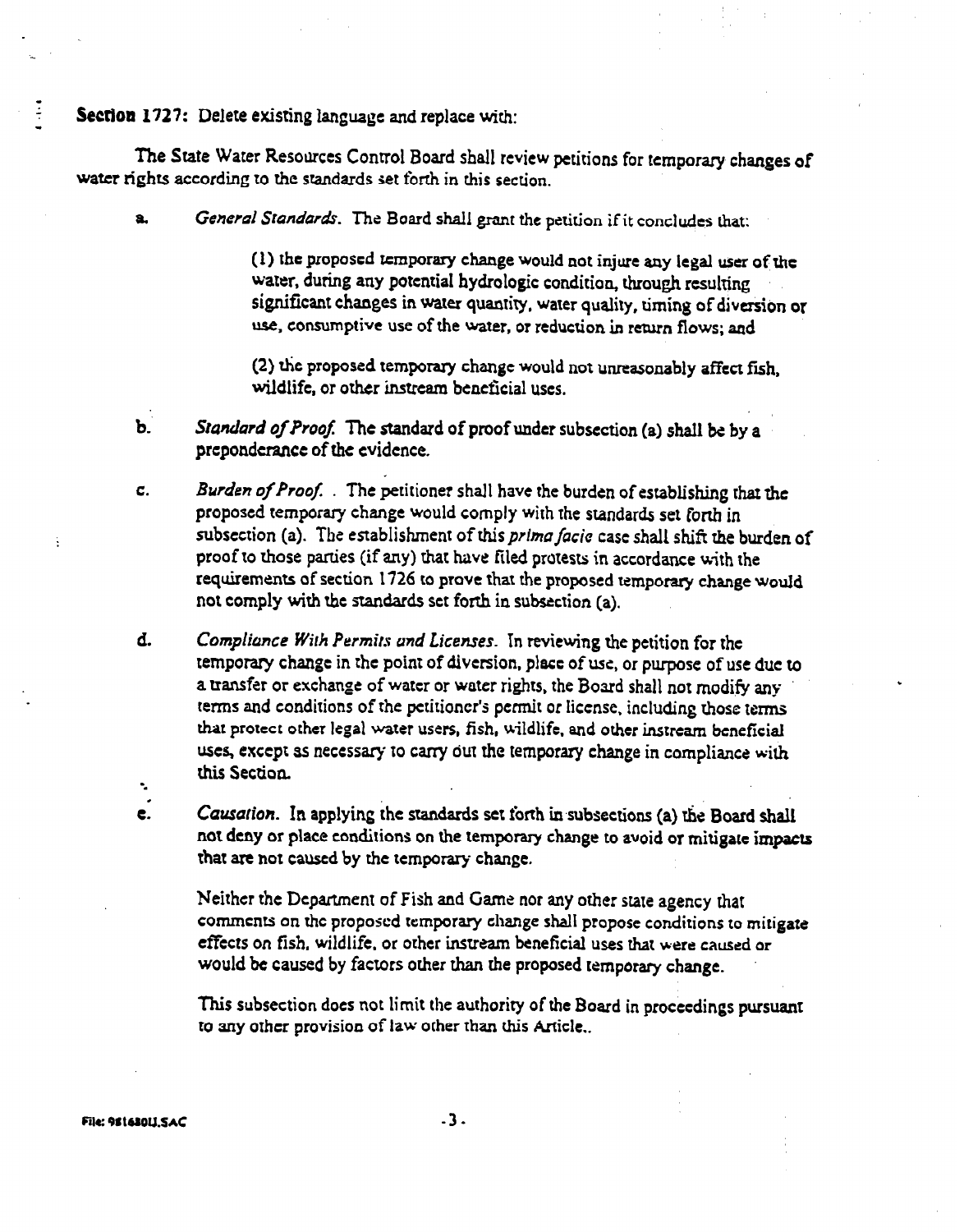## Section 1728: Amend this section to read:

For the purpose of this article, a temporary change means any change in point of diversion, place of use. or purpose of use involving a transfer or exchange ot' water or water rights for a period of two years or less.

#### Section 1732: Delete existing language and replace with:

The petitioner shall not initiate or increase the use of groundwater to replace surface water transferred or exchanged pursuant to the provisions of this Article except in compliance with this Article and Article 4, Sections 1745.10 and 1745.11.

# Proposed Amendments to Water Code Division 2, Part 2, Chapter 10

#### Section 1707: Add new subsections:

(c) Water that is transferred to instream uses pursuant to this section shall be in addition to the water that must be devoted to instream uses to satisfy senior water rights and federal, state, and local regulatory requirements governing water quantity, water quality, instream flows, fish and wildlife, wetlands, recreation, and other instream beneficial uses. Federal. state, and local agencies, as well as the courts, shall exclude water transferred to instream uses pursuant to this section from their determinations of the amounts of water or flows required to comply with these regularory requiremenu.

The regulatory requirements described in this section include, but are nor limited to, the following laws and their implementing regulations: the Clean Water Act, 33 U.S.C. §§ 1251 et seq., as amended; the Endangered Species Act, 16 U.S.C. §§ 1531 et seq., as amended; the National Wild and Scenic Rivers Act, 16 U.S.C. §§ 1271 et seq., as amended; Article X, Section 2 of the California Constitution; the California Wild and Scenic Rivers Act. Public Resources Code §§ 5093.50 et seq., as amended; the California Endangered Species Act, Fish and Game Code §§ 2050 et seq., as amended: Fish and Game Code § 5937; other applicable provisions of this Code; terms ad conditions imposed by permit or license administered by the State Water Resources Control Board; and other judicial and administrative decisions respecting . water rights, water quaky, and other beneficial uses.

This subsection shall not apply to the extent it is preempted by federal law.

(d) Notwithstanding the provisions of subsection (c), the petitioner may transfer water to instream uses for the purpose of satisfying, or partly satisfying, its obligations under the regulatory requirements described in subsection (c). If the petitioner so requests, the Board shall note this regulatory credit in its final decision, and the agencies and courts shall include the credited water in all subsequent determinations of the amount of water or flows required of the petitioner to comply with such regulatory requirements.